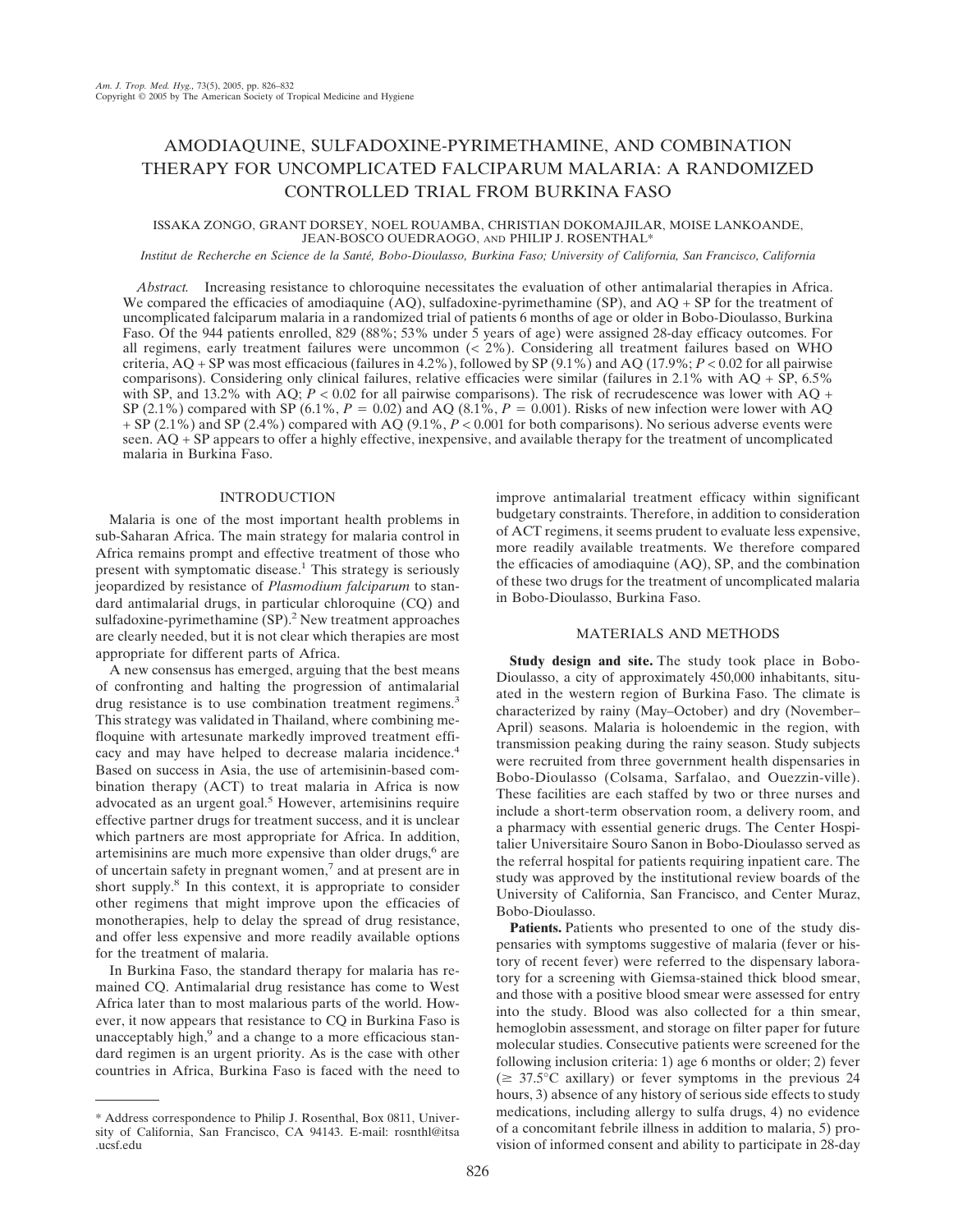follow-up, 6) no history of treatment with any antimalarial other than CQ in the past 2 weeks, 7) no danger signs or evidence of severe malaria, $^{10}$  8) absence of repeated vomiting of study medications on Day 0, 9) *P. falciparum* monoinfection, 10) parasite density  $\geq 2,000/\mu L$  and  $\leq 200,000/\mu L$ , and 11) hemoglobin  $\geq$  5.0 g/dL.

After an initial positive screening smear, thick and thin blood smears (for parasite counts and speciation, respectively) were assessed at a central laboratory. Counts were performed by two microscopists; discrepant readings were resolved by a third microscopist. Patients who satisfied the selection criteria and provided informed consent were enrolled in the study. Patients who did not satisfy the selection criteria and were excluded from study enrollment were referred to the dispensary clinical staff for appropriate care.

**Baseline evaluation, randomization, and treatment allocation.** Upon enrollment, patients were assigned a study number and underwent history and physical examination. Patients were then referred to the study nurse for treatment group assignment. Patients were randomly assigned to one of the three treatment groups: AQ (10 mg/kg on Days 0 and 1 and 5 mg/kg on Day 2), SP (25 mg/kg of sulfadoxine and 1.25 mg/kg pyrimethamine as a single dose on Day 0), or AQ + SP, each dosed as in the monotherapy regimens. Patients in monotherapy arms received placebos to match the alternate therapy with respect to number of pills, but not color or taste. Randomization was done according to a predetermined randomization list. Treatment allocation and administration of medications were performed by a study nurse not involved in the assessment of treatment outcomes; the other members of the team were blinded to the treatment regimen.

Medications were administered according to weight-based guidelines from the WHO for administration of fractions of tablets. All doses of study medications were directly observed in the clinic. After treatment, patients were observed for 30 minutes, and the dose was readministered if vomiting occurred. Those who persistently vomited the first dose of study medications were excluded from the study and referred for treatment with parenteral quinine. Patients received a 3-day supply of acetaminophen (10 mg/kg) for use every 8 hours until the resolution of fever. Those with hemoglobin less than 10 g/dL were treated according to Integrated Management of Childhood Illness guidelines with ferrous sulfate and given anthelmintic therapy if they were older than 1 year and had not been treated in the previous 6 months.

**Follow-up procedures and classification of treatment outcomes.** Patients were asked to return to the clinic for followup on Days 1, 2, 3, 7, 14, 21, 28, and any unscheduled day that they felt sick. Subjects who did not return for a scheduled follow-up appointment were visited at home. Each visit consisted of completion of a standardized history form and physical examination. Blood was obtained by finger prick on Days 2, 3, 7, 14, 21, 28, and on any unscheduled visit for thick blood smears and to save on filter paper. Hemoglobin was reevaluated on Day 28 or at the time of clinical treatment failure. All thick smears were assessed for parasite density and presence of gametocytes. A repeat thin smear for speciation was performed on any patient who presented with a clinical treatment failure after Day 3.

Patients were followed for 28 days and their treatment outcomes assessed according to WHO guidelines for areas of intense malaria transmission as adequate clinical and parasi-

tological response (ACPR), early treatment failure (ETF), late clinical failure (LCF), and late parasitological failure (LPF).10 Secondary outcomes included time to resolution of fever, time to parasite clearance, change in hemoglobin level, presence of gametocytes during follow-up, and the occurrence of adverse events. Patients who were classified as treatment failures (ETF, LCF, or LPF) were treated with quinine (10 mg/kg orally three times a day for 7 days). Patients with evidence of severe malaria or danger signs (convulsions, lethargy, unable to drink or breast feed, repeated vomiting, unable to stand/sit due to weakness)<sup>10</sup> were referred for treatment with parenteral quinine. Patients were excluded during follow-up for use of antimalarial drugs outside of the study, development of concomitant febrile illnesses that interfered with the assessment of study outcomes, occurrence of any serious adverse event requiring a change in treatment, withdrawal of informed consent, and loss of follow-up (unable to be located within 24 hours on Days 1–3 or within 48 hours on Days 4–28).

At each follow-up visit study clinicians assessed patients for adverse events and graded them according to scales developed by the WHO and the National Institutes of Health. An adverse event was defined as any untoward medical occurrence, following International Conference on Harmonization guidelines. A serious adverse event was defined as an experience that results in death, life-threatening experience, inpatient hospitalization, persistent or significant incapacity, or medical or surgical intervention to prevent serious outcomes.

**Laboratory procedures.** Thick and thin blood smears were stained with 2% Giemsa. Parasite densities were calculated from thick blood smears by counting the number of asexual parasites per 200 leukocytes (or per 500, if the count was < 10 parasites/200 leukocytes), assuming a leukocyte count of  $8,000/\mu L$ . A thick blood smear was considered negative when the examination of 100 high-power fields did not reveal parasites. Gametocytes were recorded as present or absent. Thin blood smears were evaluated to determine parasite species. Hemoglobin was measured from finger prick blood samples using a portable spectrophotometer, HemoCue (HemoCue, Angelolm, Sweden).

Whenever blood was collected, samples were placed onto filter paper in approximately  $25 \mu L$  aliquots per spot (4 spots per sample). The samples were labeled, air-dried, and stored in small, sealed sample bags at ambient temperature. Parasite DNA was subsequently extracted from the filter paper using chelex.11 To distinguish recrudescent and new infections, for all patients failing therapy after Day 6, parasites collected at baseline (Day 0) and at the time of failure were compared by genotyping, as previously described.12 Briefly, we amplified the block 3 region of the merozoite surface protein 2 gene by nested PCR, and characterized this gene on the basis of sequence and size polymorphisms identified by restriction endonuclease digestion and gel electrophoresis. Genotyping patterns on the day of failure were compared with those at treatment initiation, using GelCompar II software (Applied Maths, Austin, TX). We defined an outcome as recrudescence if treatment failure occurred prior to Day 7 or when at the time of repeat therapy a sample contained only alleles that were present on Day 0. We defined a new infection when at the time of repeat therapy a sample contained any new alleles.

**Statistical analysis.** Sample size calculations were based on the estimated efficacies of the study regimens. We tested the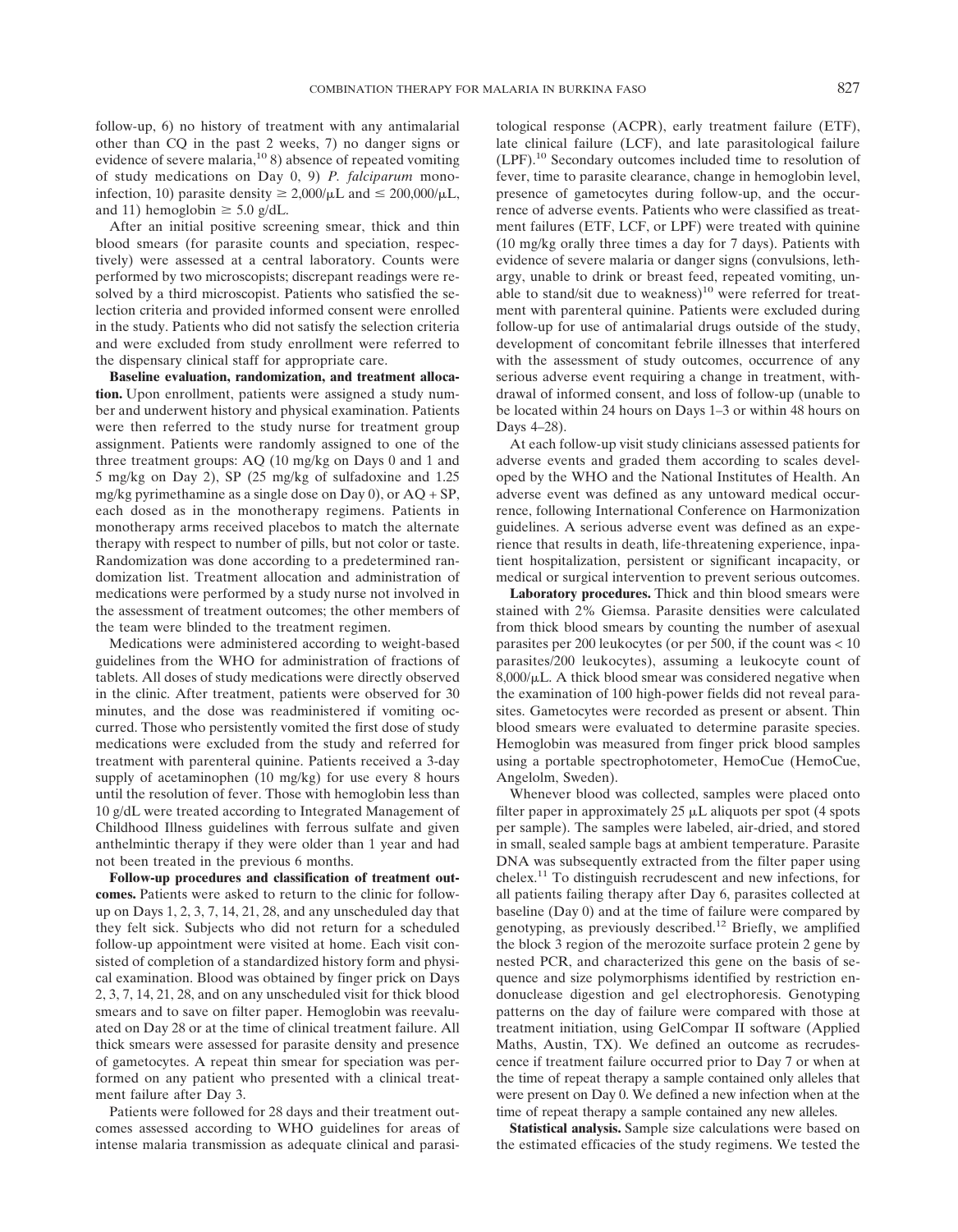hypothesis that, compared with treatment with either AQ or SP, treatment with  $AQ + SP$  would decrease the risk of any treatment failure (unadjusted by genotyping) at 28 days from 12 to 5%. Calculations were made using an  $\alpha = 0.05$  and a statistical power of 80% based on a two-sided test. Allowance was made for a 10% loss of follow-up. Based on these assumptions, the sample size for the treatment groups was 921 patients (307 per treatment arm).

Data were entered and verified using EpiInfo 6.04 (Centers for Disease Control and Prevention, Atlanta, GA) and analyzed using SPSS version 12.0 (SPSS, Chicago, IL) and Stata version 8.0 (Stata, College Station, TX). Data from all three sites were combined, and efficacy data were evaluated using a per-protocol analysis, including only patients with treatment outcomes. Parasite densities were normalized using logarithmic transformation. Categorical variables were compared using  $\chi^2$  or Fisher's exact test and continuous variables compared using an independent samples *t* test. Risks of clinical and parasitological treatment failure after adjustment by genotyping were estimated using Kaplan-Meier survival analysis techniques. With survival analysis, data were censored for the competing risk (new infections censored when estimating risks of recrudescence and *vice versa*). A *P* value (two-tailed) of less than 0.05 was considered statistically significant.

## RESULTS

**Enrollment and baseline characteristics.** Of 1,232 patients referred for assessment, 284 were excluded during screening and 4 after randomization (Figure 1). Of the 944 patients enrolled, 829 (88%) were assigned efficacy outcomes and were included in the per-protocol analysis. Exclusion after enrollment occurred in 12.2% of patients, in 8.6% due to withdrawal of informed consent, in 2.2% due to use of nonstudy antimalarial medications, and in 1.4% due to loss of follow-up (Figure 1). The difference in the proportion that was enrolled but did not complete the study was not significantly different between treatment groups  $(P = 0.82)$ . The baseline characteristics of those who completed the study are summarized in Table 1. The ages, genders, mean temperatures upon presentation, proportions with prior chloroquine use, and parasitological and hematological criteria were not significantly different for the three treatment arms. About half (53%) of subjects were under 5 years of age.

**Primary treatment efficacy.** For all treatments, ETFs were uncommon (Table 2). Considering both clinical and parasitological outcomes without adjustment by genotyping, the risks of failure for the three regimens were 17.9% for AQ, 9.1% for SP, and  $4.2\%$  for AQ + SP ( $P < 0.02$  for all pairwise comparisons; Tables 2 and 3). Considering only clinical failures, relative efficacies were similar to those including all failures (risks of clinical failure 13.2% for AQ, 6.5% for SP, and 2.1% for  $AQ + SP$ ;  $P < 0.02$  for all pairwise comparisons; Table 2).

To discriminate recrudescences from new infections, infecting isolates were analyzed based on polymorphisms in the merozoite surface protein 2 gene. Genotyping of 70 samples from patients with LCF or LPF treatment outcomes identified 182 distinct alleles (87 FC27 family, 95 IC3D7 family; mean complexity of infection 2.6). Using simple statistical techniques, the probability that two independent alleles were classified as the same was calculated to be 4.9%. Thus, the diversity of msp-2 alleles in the study population was high, and the probability of misclassifying a new infection as a recrudescence was low.

Stratifying recrudescences and new infections was informative. Considering only recrudescence, the risk of failure was lower in the  $AO + SP(2.1\%)$  treatment group compared with the SP (6.1%,  $P = 0.02$ ) and AQ (8.1%,  $P = 0.001$ ) groups (Table 3). The risk of new infection was lower in the  $AQ + SP$ (2.1%) and SP (2.4%) treatment groups compared with the AQ group  $(9.1\%; P < 0.001$  for both comparisons; Table 3). The benefit of SP over AQ was thus primarily due to the prevention of new infections, but not recrudescences. Indeed, it appeared that the chemoprophylactic effect was due solely to SP, as AQ + SP offered no benefit over SP monotherapy for the prevention of new infections. The combination therapy offered benefit over AQ in terms of prevention of new infection and over both monotherapies for prevention of recrudescence.

**Secondary outcomes and safety.** The treatment regimens varied in terms of secondary outcomes (Table 4). The proportion of patients with persistent parasitemia on Day 3 was greatest for  $SP$  and lowest for  $AQ + SP$ . The combination regimen also offered the most rapid resolution of fever, although differences between  $AQ$  and  $AQ$  +  $SP$  were minimal, with both showing significantly more rapid fever resolution on Days 1, 2, and 3 compared with SP. Gametocytes were seen during follow-up most commonly in SP-treated patients. Hemoglobin recovery was greatest with  $AQ + SP$ , although differences between treatments did not reach statistical significance.

The proportions of patients with any adverse event were similar across the three treatment groups, ranging from 37% to 40% (Table 4). The most common adverse events were cough (11%), corzya (7%), pruritis (7%), anorexia (7%), vomiting (4%), abdominal pain (4%), and weakness (3%). The incidence of individual adverse events was similar across the three treatment groups, with the exception of pruritis, which was more common in the treatment arms containing AQ (9%) compared with the SP arm (3%,  $P = 0.006$ ). No serious adverse events were reported in any of the treatment arms.

## DISCUSSION

The antimalarial efficacy of CQ in Burkina Faso is no longer acceptable, and, as is the case in nearly all of Africa, new regimens need to be identified.<sup>9,13</sup> ACTs are potential options, but due to their high cost and limited availability, it is important that other options are also considered. Among other options are AQ and SP, the two most common replacements for CQ in Africa, which are both inexpensive and readily available. In other parts of Africa resistance to both of these drugs has been increasing, $14-17$  but the combination of AQ + SP has shown surprisingly good efficacy, even in regions with fairly high levels of resistance to each of the drugs.15,18–23 Resistance to both AQ and SP seems to be at a lower level in Burkina Faso than in most of Africa, although studies are limited.13,24–26 To explore options to replace CQ for the treatment of uncomplicated malaria in Burkina Faso, we performed a randomized controlled trial comparing the efficacies of AQ, SP, and the combination of these drugs. Our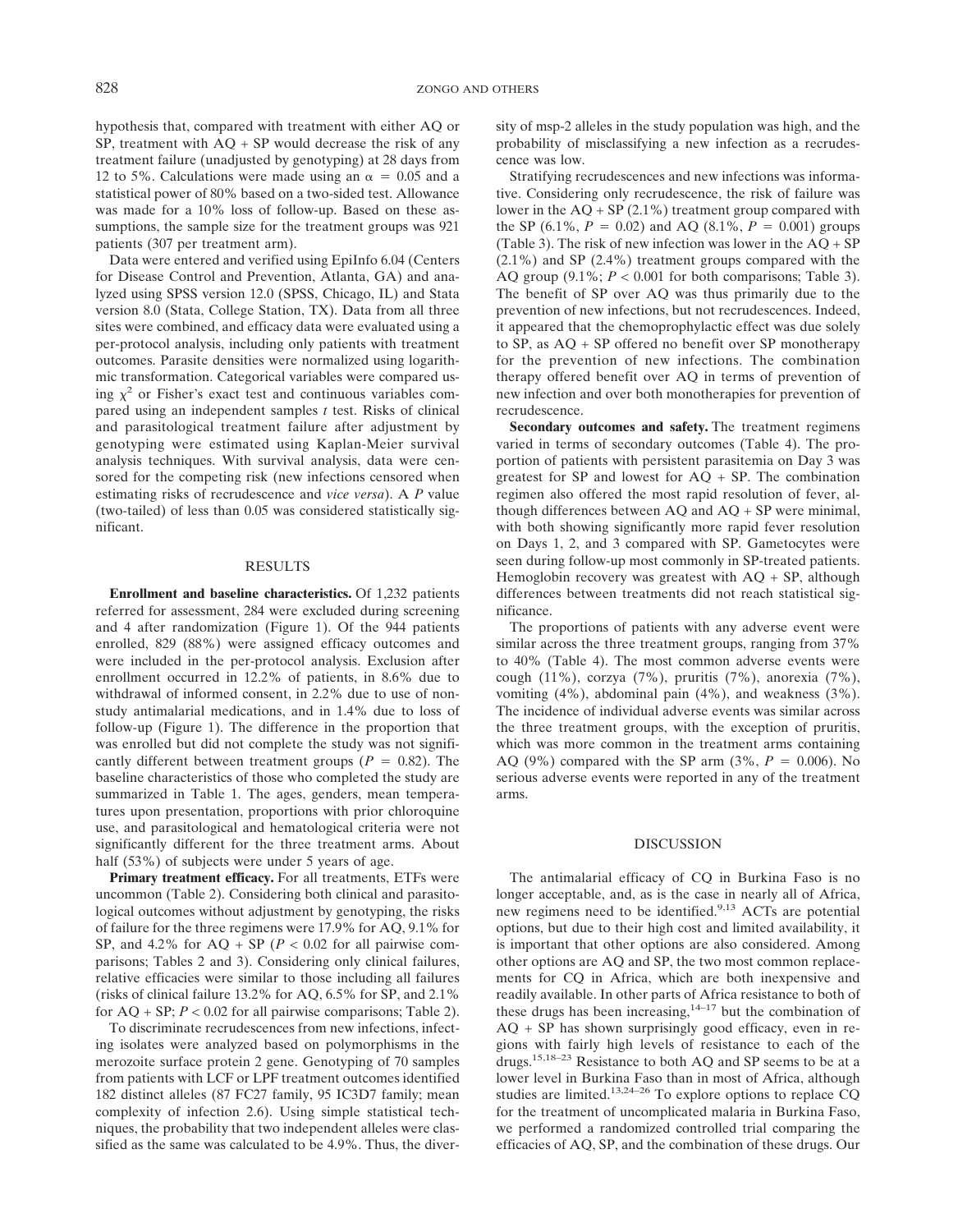

FIGURE 1. Trial profile. SP = sulfadoxine-pyrimethamine.  $AQ =$  amodiaquine.  $AQ + SP =$  amodiaquine plus sulfadoxine-pyrimethamine.

study benefited from a large sample size, 28-day follow-up, and the inclusion of genotyping in outcomes analyses. We found that each drug had fairly good efficacy, and that AQ + SP was highly efficacious.

Our most important result was that 28-day outcomes after treatment with AQ + SP were excellent. Failures after AQ + SP therapy were uncommon (4.2%), with very few clinical

failures (2.1%) over 4 weeks of follow-up. Additional analysis highlighted the contributions of each component of the combination. Failures after treatment with SP monotherapy were uncommon (9.1%), suggesting that resistance to SP is much less prevalent in Burkina Faso than in some other parts of Africa. Genotyping showed that SP treatment failures were mostly due to recrudescent infections. Failures after treat-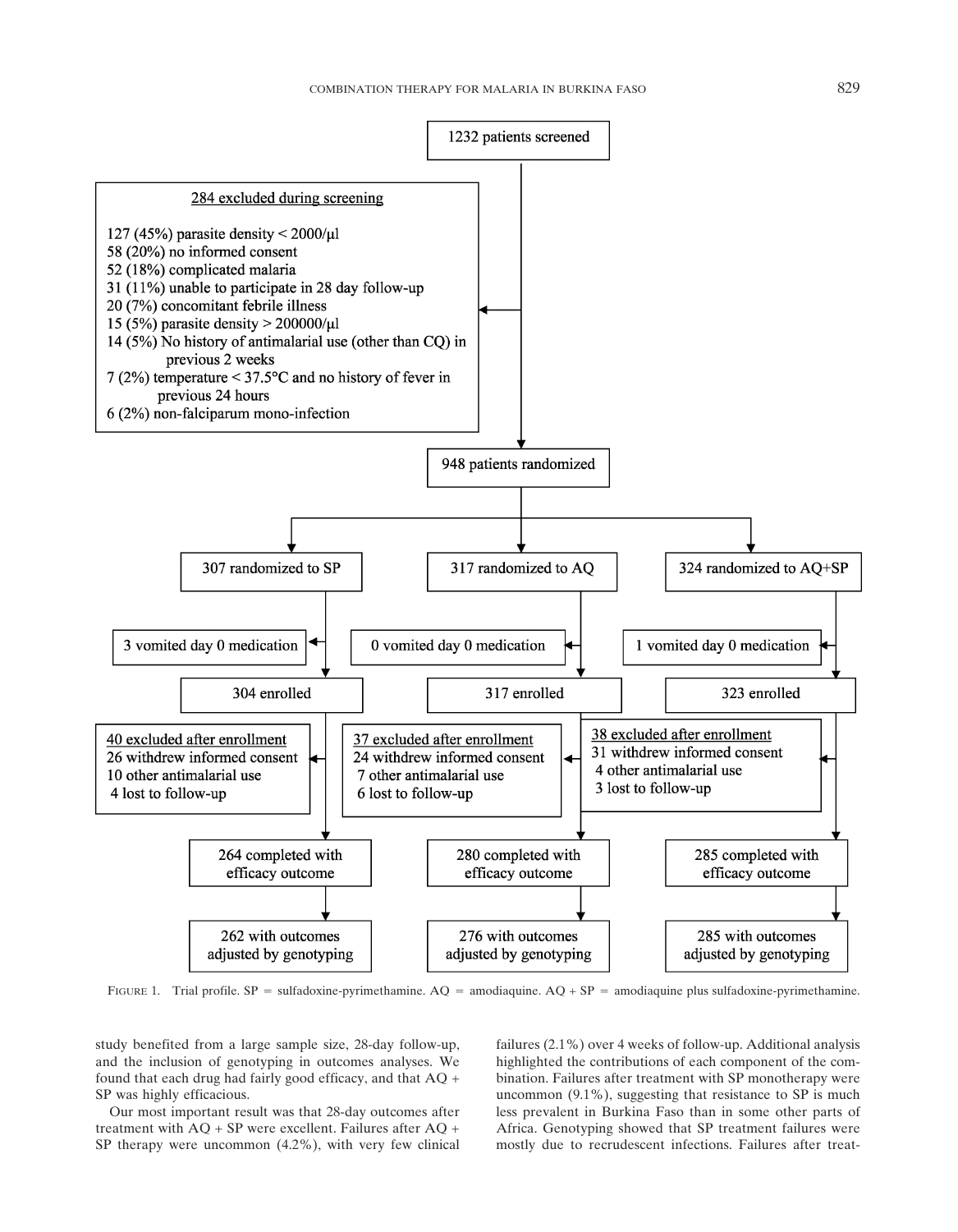TABLE 1 Baseline charcteristics of patients with efficacy outcomes

| Baseline characteristic        | SP<br>$(N = 264)$ | AO<br>$(N = 280)$ | $AO + SP$<br>$(N = 285)$ |
|--------------------------------|-------------------|-------------------|--------------------------|
| Study site                     |                   |                   |                          |
| Colsama                        | 61                | 70                | 74                       |
| Sarfalao                       | 111               | 115               | 122                      |
| Ouezzin-ville                  | 92                | 95                | 89                       |
| Gender (% female)              | 48%               | 50%               | 49%                      |
| Median age in years            |                   |                   |                          |
| (range)                        | $4.6(0.5-52)$     | $4.0(0.5-40)$     | $4.0(0.5-44)$            |
| Age less than 5 years, no.     |                   |                   |                          |
| (%)                            | 133 (50%)         | 159 (57%)         | 152 (53%)                |
| CQ use in previous             |                   |                   |                          |
| 2 weeks, no. $(\%)^*$          | $25(10\%)$        | 20(7%)            | $26(10\%)$               |
| Mean temperature $(^{\circ}C)$ |                   |                   |                          |
| (SD)                           | 38.3(0.9)         | 38.4(0.9)         | 38.5(0.9)                |
| Geometric mean parasite        |                   |                   |                          |
| density/μL                     | 20885             | 20134             | 21672                    |
| Mean hemoglobin $(g/dL)$       |                   |                   |                          |
| (SD)                           | 10.0(2.2)         | 10.0(2.2)         | 9.9(2.2)                 |
| Gametocytes present, no.       |                   |                   |                          |
| ( %)                           | $1(0.4\%)$        | $3(1.1\%)$        | $2(0.7\%)$               |

SP, sulfadoxine-pyrimethamine; AQ, amiodiaquine; CQ, chloroquine.

\* Only includes patients with available data.

ment with AQ were more common (17.9%), and these recurrent infections were about equally split between recrudescences and new infections. SP provided less rapid resolution of fever, compared with AQ. Thus, consistent with the known pharmacokinetics of these compounds, $27-29$  AQ was more rapid acting, but SP, which has a prolonged half-life, offered a late benefit, with some protection against new infections extending for weeks after treatment. The more rapid action of AQ is likely due both to its inherent biologic activity and its antipyretic effects. The long-term prophylactic effect of SP is likely due to its extended half-life. With the combination of these two drugs,  $AQ + SP$  offered a highly efficacious therapy.

A concern with  $AO + SP$  is safety, as both components of this combination have been seen to rarely cause serious toxicity. Chemoprophylaxis with AQ has been associated with bone marrow and hepatic toxicity, with a death rate estimated at 1 in  $15,650$ .<sup>30</sup> When used for chemoprophylaxis, SP has caused serious skin toxicity, with an estimated fatality rate of 1 in 11,100.30 For both drugs, short-term treatment appears to be safer than chronic chemoprophylactic dosing.<sup>31</sup> Our study included full evaluations after more than 500 treatments with

TABLE 2 Treatment outcomes at Day 28

| Outcome                      | SP<br>$(N = 264)$ | SP<br>$(N = 280)$ | $AO + SP$<br>$(N = 285)$ |
|------------------------------|-------------------|-------------------|--------------------------|
| Early treatment failure      | $5(1.9\%)$        | $2(0.7\%)$        | $2(0.7\%)$               |
| Late clinical failure        | $12(4.6\%)$       | $35(12.5\%)$      | $4(1.4\%)$               |
| Recrudescence                | $7(2.7\%)$        | $17(6.1\%)$       | $2(0.7\%)$               |
| New infection                | $4(1.5\%)$        | $14(5.0\%)$       | $2(0.7\%)$               |
| No genotyping results        | $1(0.4\%)$        | $4(1.4\%)$        | $\mathcal{O}$            |
| Late parasitological failure | $7(2.7\%)$        | $13(4.6\%)$       | $6(2.1\%)$               |
| Recrudescence                | $4(1.4\%)$        | $3(1.1\%)$        | $2(0.7\%)$               |
| New infection                | $2(0.8\%)$        | $10(3.6\%)$       | $4(1.4\%)$               |
| No genotyping results        | $1(0.4\%)$        |                   |                          |
| Adequate clinical and        |                   |                   |                          |
| parasitological response     | 240 (90.9%)       | 230 (82.1%)       | 273 (95.8%)              |

SP, sulfadoxine-pyrimethamine; AQ, amiodiaquine.

TABLE 3 Comparisons of treatment outcomes

| Treatment group<br>comparisons    | Risk of outcome in<br>comparison groups | Risk<br>difference | 95% CI         | $P$ value |  |
|-----------------------------------|-----------------------------------------|--------------------|----------------|-----------|--|
| $Outcome = any treatment failure$ |                                         |                    |                |           |  |
| AO vs. SP                         | $17.9\%$ vs. $9.1\%$                    | 8.8%               | $3.1 - 14.4\%$ | 0.004     |  |
| $SP$ vs. $AO + SP$                | $9.1\%$ vs. 4.2%                        | $4.9\%$            | $0.7 - 9.1\%$  | 0.02      |  |
| $AO vs. AO + SP$                  | $17.9\%$ vs. $4.2\%$                    | $13.6\%$           | $8.6 - 18.7\%$ | < 0.0001  |  |
| $Outcome = recrudescence$         |                                         |                    |                |           |  |
| AO vs. SP                         | $8.1\%$ vs. 6.1%                        | $2.0\%$            | $-2.4 - 6.4\%$ | 0.37      |  |
| $SP$ vs. $AO + SP$                | $6.1\%$ vs. $2.1\%$                     | $4.0\%$            | $0.7 - 7.4\%$  | 0.02      |  |
| $AO vs. AO + SP$                  | $8.1\%$ vs. $2.1\%$                     | $6.0\%$            | $2.4 - 9.7\%$  | 0.001     |  |
| $Outcome = new infection$         |                                         |                    |                |           |  |
| AO vs. SP                         | $9.1\%$ vs. $2.4\%$                     | $6.7\%$            | $2.8 - 10.7\%$ | 0.0008    |  |
| $SP$ vs. $AO + SP$                | $2.4\%$ vs. $2.1\%$                     | $0.2\%$            | $-2.2 - 2.8\%$ | 0.85      |  |
| $AO vs. AO + SP$                  | $9.1\%$ vs. $2.1\%$                     | $7.0\%$            | $3.1 - 10.8\%$ | 0.0004    |  |
|                                   |                                         |                    |                |           |  |

CI, confidence interval; AQ, amiodiaquine; SP, sulfadoxine-pyrimethamine.

each drug and 285 treatments with the combination. Adverse events were common, but were consistent with the natural history of malaria, except for an increased incidence of pruritis in AQ-treated individuals. No serious adverse events were identified. These data and additional safety information from elsewhere in Africa<sup>15,18,19</sup> offer reassurance that serious toxicity after treatment of malaria with  $AQ + SP$  will be uncommon. However, in this study we did not rigorously assess the impacts of study regimens on hematological or biochemical parameters, and additional assessment of the safety of AQ + SP seems warranted.

The continued strong efficacy of SP and fairly good efficacy of AQ in Burkina Faso might suggest that there is still a place for these monotherapies in the standard treatment of uncomplicated malaria. However, experience from other areas suggests that the monotherapies will select for increasing levels of resistance, and that combination therapy is now appropriate. Combining drugs that retain good efficacy should improve over the efficacy of either compound, as seen in our study with  $AO + SP$ , and it should hinder the selection of drug-resistant parasites.<sup>3</sup> Indeed,  $AQ + SP$  may be quite robust, as the pharmacokinetics of the three compounds included in this regimen are fairly well matched.<sup>27–29</sup> More convincing than theoretical arguments are data from multiple

TABLE 4 Comparison of secondary treatment outcomes

| Secondary outcomes                       | SP<br>$(N = 264)$ | AQ<br>$(N = 280)$ | $SP + AO$<br>$(N = 285)$ |
|------------------------------------------|-------------------|-------------------|--------------------------|
| Proportion with parasitemia              |                   |                   |                          |
| on Day $3*$ †                            | 10%               | 7%                | 2%                       |
| Proportion with temperature              |                   |                   |                          |
| $\geq 37.5$ °C                           |                   |                   |                          |
| Day 0                                    | 83%               | 88%               | 88%                      |
| Day $1**$ :                              | 30%               | 14%               | 13%                      |
| Day $2^*$                                | 20%               | $4\%$             | 3%                       |
| Day $3*$ :                               | 6%                | 3%                | 2%                       |
| Proportion with gametocytes              |                   |                   |                          |
| during follow-up <sup>*</sup> $\ddagger$ | 19%               | 8%                | 8%                       |
| Increase in hemoglobin                   |                   |                   |                          |
| $g/dL$ (SD)                              | 0.99(1.78)        | 0.84(1.69)        | 1.08(1.81)               |
| Proportion of patients with              |                   |                   |                          |
| any adverse event                        | 38%               | 40%               | 37%                      |

SP, sulfadoxine-pyrimethamine; AQ, amiodiaquine.

\* SP vs. SP + AQ, *P* value < 0.05. † AQ vs. SP + AQ, *P* value < 0.05. ‡ SP vs. AQ, *P* value < 0.05.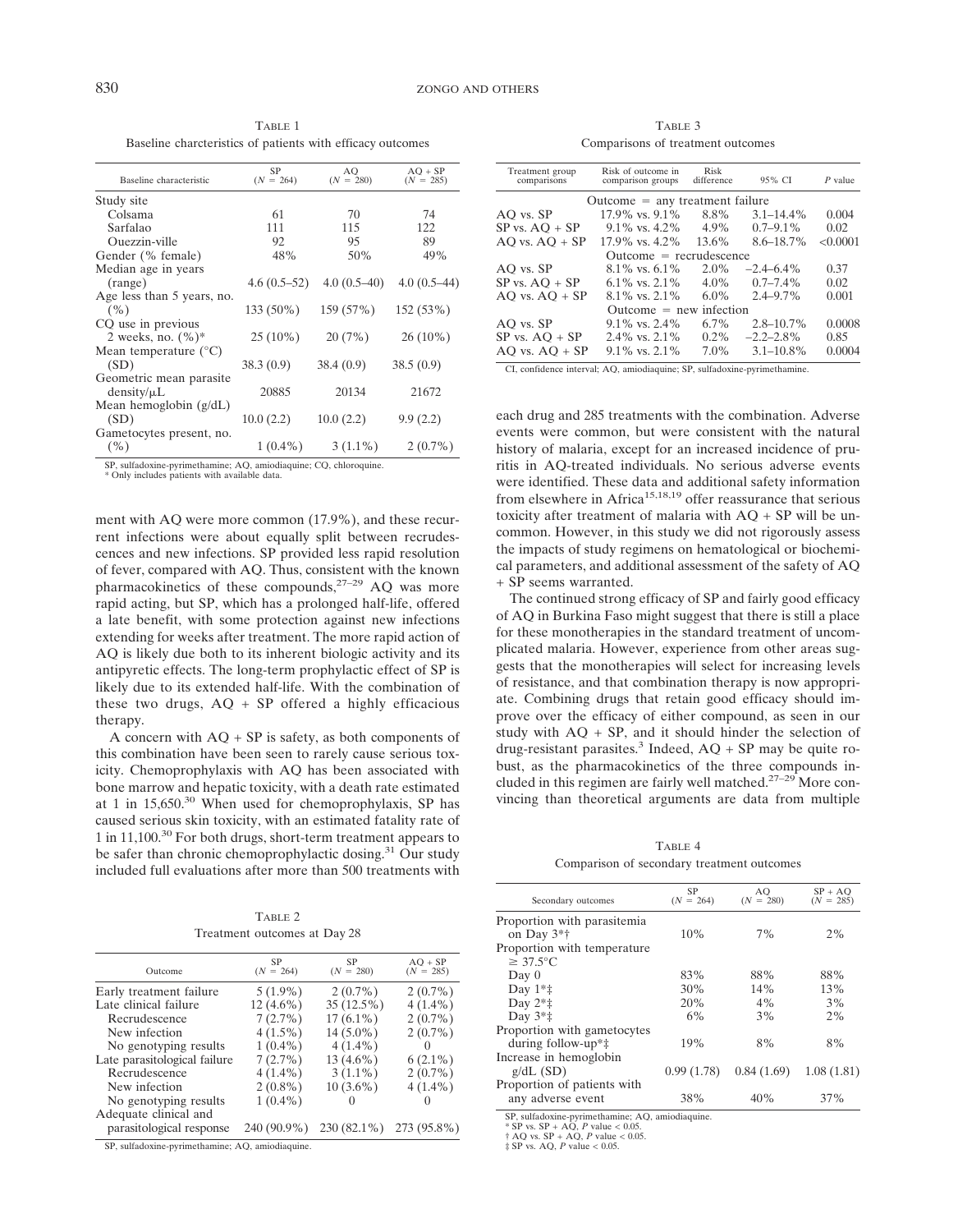countries in Africa, showing strong efficacy of  $AQ + SP$  even in settings where resistance to the component drugs is much greater than that in Burkina Faso.<sup>15,18–2</sup>

Many authorities now advocate ACT for the routine treatment of malaria throughout Africa, but our data suggest that AQ + SP offers outstanding efficacy in Burkina Faso at a cost much less than that of ACT regimens. What, then, is the appropriate national malaria treatment regimen? If availability improves, and especially if costs decrease, ACT regimens are still a promising option. Although data available to date from Africa with  $CQ$  + artesunate<sup>9</sup> and SP + artesunate<sup>32–35</sup> are unsatisfying, it is expected that regimens with improved artemisinin partner drugs, for example AQ + artesunate,<sup>23,26,36</sup> lumefantrine + artemether,<sup>36</sup> and piperaquine + dihydroartemisinin will show improved efficacy in Africa, as has been the case in Asia.<sup>37–41</sup> Artemisinins also show excellent ability to limit gametocytes, potentially offering an added malaria control benefit. However, ACT will only be effective if it is implemented, and a worry is that, due to cost and availability constraints, limited supplies of ACT will lead to continued heavy use of monotherapies to treat malaria in Burkina Faso. Rather, we suggest that rapid implementation of an effective combination therapy is the best means of both treating malaria and halting the progression of drug resistance. Our study has shown that  $AO + SP$  offers outstanding efficacy and suggests that this inexpensive regimen is worthy of urgent consideration for the treatment of malaria in Burkina Faso.

#### Received April 20, 2005. Accepted for publication June 6, 2005.

Acknowledgments: The authors thank the clinical study teams in the dispensaries of Colsama (Minata Yampa, Christine Ouaro Sylvain Zoundi), Sarlafao (Georgette Dabire, Gneme Moumouni), and Ouezzin-Ville (Yolande Sanou, Korotoumou Sontie, Aissiata Boly) and the laboratory technicians (Patrice Hien, Adama Sankara, Daouda Traore, San Coulibaly, Mahamoudou Minoungou). We also thank Assobga Franck Godefroy, Harouna Zigani, and Halidou Tinto for assistance with data entry and Heidi Hopkins for assistance in protocol preparation.

Financial support: This work was supported by grant D43 TW01506 from the Fogarty International Center of the National Institutes of Health.

Authors' addresses: Issaka Zongo, Noel Rouamba, Moise Lankoande, and Jean-Bosco Ouedraogo, Institut de Recherche en Sciences de la Santé, Bobo-Dioulasso, Burkina Faso. Grant Dorsey, Christian Dokomajilar, and Philip J. Rosenthal, Box 0811, University of California, San Francisco, CA 94143.

Reprint requests: Philip J. Rosenthal, Box 0811, University of California, San Francisco, CA 94143, Telephone: 1-415-206-8845, Fax: 1-415-648-8425, E-mail: rosnthl@itsa.ucsf.edu.

#### REFERENCES

- 1. Guerin PJ, Olliaro P, Nosten F, Druilhe P, Laxminarayan R, Binka F, Kilama WL, Ford N, White NJ, 2002. Malaria: current status of control, diagnosis, treatment, and a proposed agenda for research and development. *Lancet Infect Dis 2:* 564–573.
- 2. White NJ, 2004. Antimalarial drug resistance. *J Clin Invest 113:* 1084–1092.
- 3. Kremsner PG, Krishna S, 2004. Antimalarial combinations. *Lancet 364:* 285–294.
- 4. Nosten F, van Vugt M, Price R, Luxemburger C, Thway KL, Brockman A, McGready R, ter Kuile F, Looareesuwan S, White NJ, 2000. Effects of artesunate-mefloquine combination on incidence of *Plasmodium falciparum* malaria and meflo-

quine resistance in western Thailand: a prospective study. *Lancet 356:* 297–302.

- 5. Attaran A, 2004. Rescuing malaria treatment, or not? *Lancet 364:* 1922–1923.
- 6. Laxminarayan R, 2004. Act now or later? Economics of malaria resistance. *Am J Trop Med Hyg 71:* 187–195.
- 7. McGready R, Cho T, Keo NK, Thwai KL, Villegas L, Looareesuwan S, White NJ, Nosten F, 2001. Artemisinin antimalarials in pregnancy: a prospective treatment study of 539 episodes of multidrug-resistant *Plasmodium falciparum*. *Clin Infect Dis 33:* 2009–2016.
- 8. Cyranoski D, 2004. Campaign to fight malaria hit by surge in demand for medicine. *Nature 432:* 259.
- 9. Sirima SB, Tiono AB, Konate A, Diarra A, Castelli F, Pinoges L, Mugittu K, Taylor WR, Olliaro PL, 2003. Efficacy of artesunate plus chloroquine for the treatment of uncomplicated malaria in children in Burkina Faso: a double-blind, randomized, controlled trial. *Trans R Soc Trop Med Hyg 97:* 345–349.
- 10. WHO, 2003. Assessment and monitoring of antimalarial drug efficacy for the treatment of uncomplicated falciparum malaria. Geneva: World Health Organization, 68.
- 11. Plowe CV, Djimde A, Bouare M, Doumbo O, Wellems TE, 1995. Pyrimethamine and proguanil resistance-conferring mutations in *Plasmodium falciparum* dihydrofolate reductase: polymerase chain reaction methods for surveillance in Africa. *Am J Trop Med Hyg 52:* 565–568.
- 12. Cattamanchi A, Kyabayinze D, Hubbard A, Rosenthal PJ, Dorsey G, 2003. Distinguishing recrudescence from reinfection in a longitudinal antimalarial drug efficacy study: comparison of results based on genotyping of *msp-1, msp-2,* and *glurp*. *Am J Trop Med Hyg 68:* 133–139.
- 13. Tinto H, Zoungrana EB, Coulibaly SO, Ouedraogo JB, Traore M, Guiguemde TR, Van Marck E, D'Alessandro U, 2002. Chloroquine and sulphadoxine-pyrimethamine efficacy for uncomplicated malaria treatment and haematological recovery in children in Bobo-Dioulasso, Burkina Faso during a 3-year period 1998–2000. *Trop Med Int Health 7:* 925–930.
- 14. Mutabingwa TK, Maxwell CA, Sia IG, Msuya FH, Mkongewa S, Vannithone S, Curtis J, Curtis CF, 2001. A trial of proguanildapsone in comparison with sulfadoxine-pyrimethamine for the clearance of *Plasmodium falciparum* infections in Tanzania. *Trans R Soc Trop Med Hyg 95:* 433–438.
- 15. Gasasira AF, Dorsey G, Nzarubara B, Staedke SG, Nassali A, Rosenthal PJ, Kamya MR, 2003. Comparative efficacy of aminoquinoline-antifolate combinations for the treatment of uncomplicated falciparum malaria in Kampala, Uganda. *Am J Trop Med Hyg 68:* 127–132.
- 16. Vreugdenhil CJ, Scheper FY, Hoogstraatte SR, Smolders M, Gikunda S, Cobelens FG, Kager PA, 2004. Comparison of the parasitologic efficacy of amodiaquine and sulfadoxinepyrimethamine in the treatment of *Plasmodium falciparum* malaria in the Bungoma District of western Kenya. *Am J Trop Med Hyg 71:* 537–541.
- 17. Stivanello E, Cavailler P, Cassano F, Omar SA, Kariuki D, Mwangi J, Piola P, Guthmann JP, 2004. Efficacy of chloroquine, sulphadoxine-pyrimethamine and amodiaquine for treatment of uncomplicated *Plasmodium falciparum* malaria in Kajo Keji county, Sudan. *Trop Med Int Health 9:* 975–980.
- 18. Staedke SG, Kamya MR, Dorsey G, Gasasira A, Ndeezi G, Charlebois ED, Rosenthal PJ, 2001. Amodiaquine, sulfadoxine/ pyrimethamine, and combination therapy for treatment of uncomplicated falciparum malaria in Kampala, Uganda: a randomised trial. *Lancet 358:* 368–374.
- 19. Schellenberg D, Kahigwa E, Drakeley C, Malende A, Wigayi J, Msokame C, Aponte JJ, Tanner M, Mshinda H, Menendez C, Alonso PL, 2002. The safety and efficacy of sulfadoxinepyrimethamine, amodiaquine, and their combination in the treatment of uncomplicated *Plasmodium falciparum* malaria. *Am J Trop Med Hyg 67:* 17–23.
- 20. Rwagacondo CE, Niyitegeka F, Sarushi J, Karema C, Mugisha V, Dujardin JC, Van Overmeir C, van den Ende J, D'Alessandro U, 2003. Efficacy of amodiaquine alone and combined with sulfadoxine-pyrimethamine and of sulfadoxine pyrimethamine combined with artesunate. *Am J Trop Med Hyg 68:* 743–747.
- 21. Sowunmi A, 2002. A randomized comparison of chloroquine,